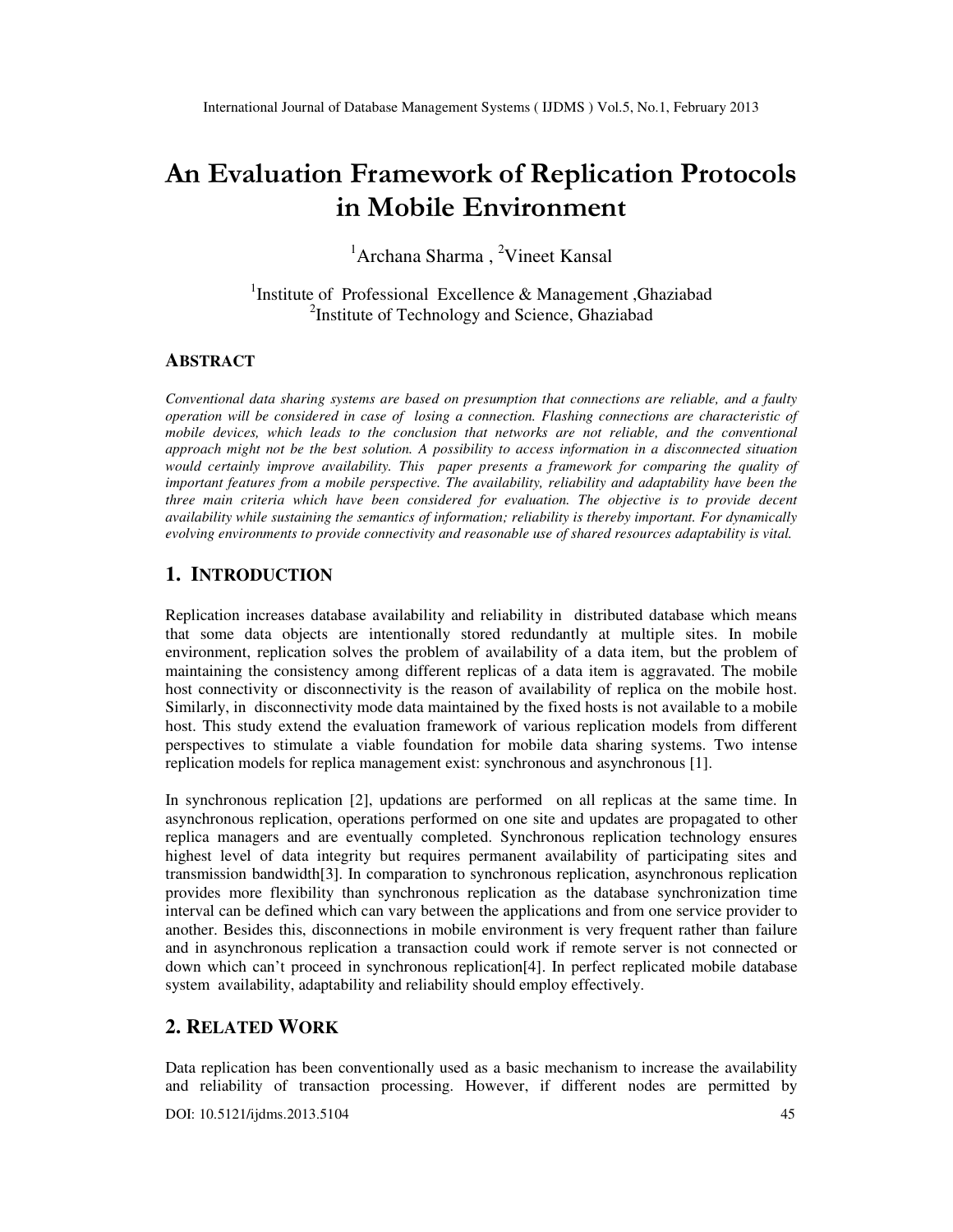unconstrained updates the replicated data values may deviate. To ensure data consistency, existing replication schemes in distributed databases are either eager or lazy replication scheme [5]. Eager replication scheme ensures that a transaction will commit within the transaction boundaries which reflects any change to copies In lazy replication scheme changes are propagated only after the transaction commits, thereby allowing copies to have different values. The representative eager replication is ROWA (read-one/write-all) [6]. Data can't be updated in ROWA, if the network is partitioned or replicated nodes leave. To resolve this problem, Holliday [7] sets up a proxy in the case of planned disconnections. When a node disconnects, it appoints another node to vote on its behalf to ensure that replicas can be updated. The variation schemes of ROWA are proposed such as voting approach and quorum based approach[8]. These two schemes ensures that two updates cannot happen concurrently because changes will be propagated to replicated nodes except for nodes participating in voting only after the commit of transaction. Moreover, in case of voting approach, update operation will not be possible if the network is partitioned into more than two partitions which implies that no partition has a majority of votes and same in the case of Quorum based approach. That is, if all the nodes included in quorum are connected all the time, updates can be executed. Moreover, the same data can be updated in two different partitions in case of network partition.

# **3. EVALUATION FRAMEWORK OF REPLICATION PROTOCOLS**

To determine the boundaries and imperfection of different replication approaches, this framework compares the quality of important features from a mobile perspective. These important features are: availability, reliability and adaptability. The goal is to provide decent availability while sustaining the semantics of information.

**Availability:** Availability determines the probability for requested data to be ready for access. It also includes performance and responsivity of data.

**Reliability:** Reliability determines the level of consistency and fault –tolerance of the data access. With high reliability means that with high probability that the semantics of the available information does not exist.

**Adaptability:** To provide connectivity and reasonable use of shared resources in dynamically evolving environment, adaptability is very essential. The preconfigured information and manual interference for balanced control of data flow and shared resources is not needed in case of high adaptability.

#### **3.1 Evaluation criteria**

The primary goal is to investigate the replication in mobile environment for highly available data access. In numerical evaluation and comparison, it is essential to create discrete boundaries and categorizations to allow grading. One to five scale have been used for grading criteria for availability, adaptability and reliability.

#### *3.1.1 Availability*

Data access availability is classically divided into two transactions: read requests and update requests. Different amount of network resources is being utilized by these type of requests and lead to distinct effects on the managing of the replica system, they are usually enforced in very varying methods. Thus in general update requests cannot adversary read requests at the level of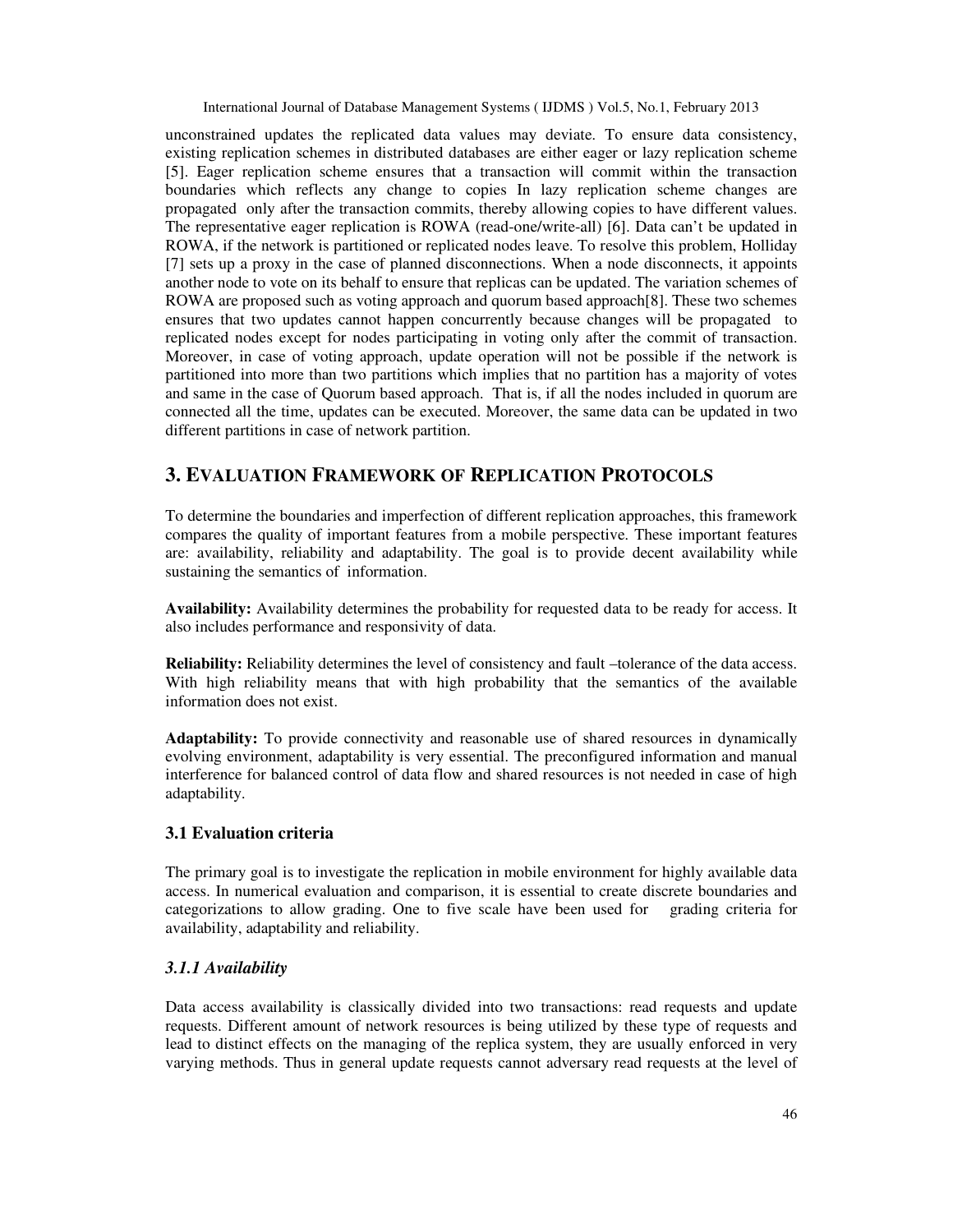availability. Therefore, in this evaluation framework, only update transactions has been considered, as they determine the lowest possible availability.

- High availability is the most important factor
- Poor grade is assigned to the weakest possible availability of replica model. It is necessary to contact every replica manager before it is possible to update data.
- Low availability is a step forward and data access is possible without get in touch with every replica manager. Some fixed group or groups have the authority to grant data update access.
- Average grade requires even more complexity and availability. It provides access to data even if some changes are made into the environment. Dynamic group membership for the authoring of data included in this category.
- Good availability is assigned in case if it is possible to utilize data in dynamic network partitioning excluding the most hostile situations.
- Excellent availability is the highest ranking assigned and states that data is always available for access, if any copy can be found.

#### *3.1.2 Adaptability*

In mobile environment where displacement of host and unreliable connections play a leading role. the network is constantly in an evolving stage. Manual intervention could be used to modify configurations to provide temporal operability, but they are slow and expensive to use. Therefore, automatic adaptability to the

changes in an environment is crucial.

- Poor adaptability is used to describe a system, which is fully preconfigured and does not adapt to any changes in the environment..
- Low adaptability is assigned in case of minor development in the environment and does not hinder the functionality of a system. The control model is still preconfigured.
- Average adaptability provides some self-configuration features, but still needs some manual configuration.
- Good adaptability guarantees that it is possible to make a system able to adapt to environments without manual
- intervention. These environments cannot be too heterogeneous and complex.
- Excellent adaptability does not require manual configuration and can adapt to any environment.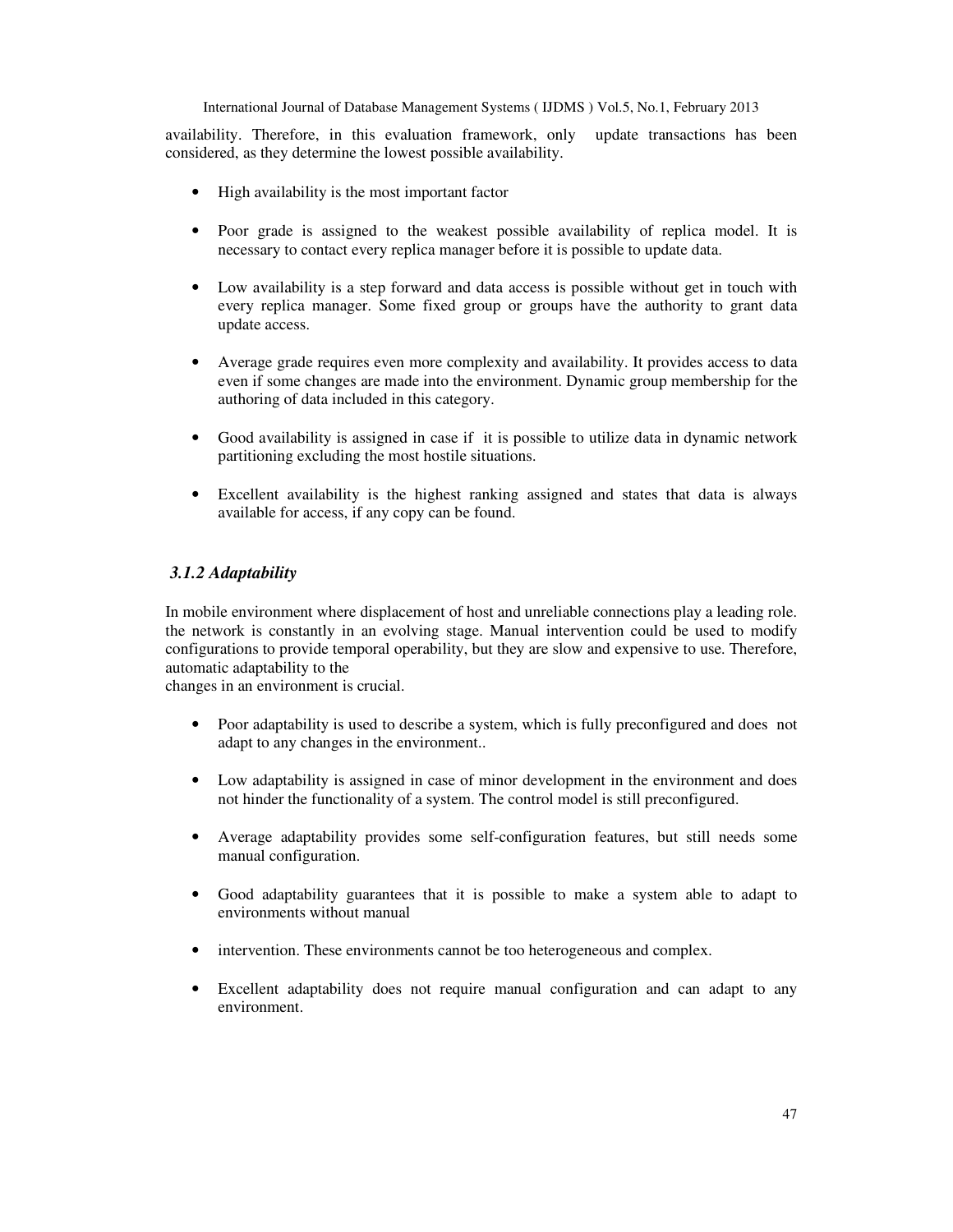#### *3.1.3 Reliability*

Reliability is essential for maintaining the semantics of data. The methods utilized by the application is the criteria to judge the reliability. It might be possible to provide the necessary level of reliability for proper operation, with lower consistency guarantees, by limiting the freedom of applications.

- Poor reliability implies that consistency during data access is not guaranteed. Update on any data item is possible, either it is local or in the network.
- Low reliability guarantees some amount of consistency during data access. Most, but not all data items are available for users according to the replica model.
- Average reliability much forward in terms of availability for the users that are in consistent state.
- Good reliability states that occasionally some inconsistent information access is possible by the user. Average reliability does not support inconsistency, as in general, inconsistency is not allowed in a data sharing system.
- Excellent reliability guarantees that all of the available data items are consistent with the newest version. This is the level of reliability that is used in database systems.

In general, only excellent reliability is acceptable. But alternatively it might be possible to provide data sharing for users without any strict consistency requirements during data access.

# **4. REPLICA CONTROL PROTOCOLS**

To bring availability and flexibility to a wide area of different applications, data sharing is important. To fullfil the requirements of dissimilar computing needs, no. of models have been created. Some existing replication protocols advantages and deficiencies from the perspective of mobile computing have been highlighted in this study. These protocols are categorized into synchronous and asynchronous protocols.

## **4.1 Primary Copy Replication**

Primary copy replication technique forwards and executes all transactions by a single replica, the primary one. The other replicas are only its backups or secondary, and apply updates of writing transactions before they are committed in primary. Read request can be handled by either primary or secondary. Update requests are sent to the primary copy., which acquire locks on all secondaries, and performs the updates, propagates the changes to all secondaries and then releases the locks. Thus consistency has been maintained at the time of network partition. But it does not tolerate the failure of the primary copy. Also, since all the updates are performed on the primary copy, the site holding the primary copy can become a bottleneck. Indeed , primary copy protocol is being used to increase the performance of a middleware based data replication system. To this end, they divide the database into a set of conflict classes, and assign a master replica to each of such classes[9].

The primary copy model provides simple locking methods to guarantee strong consistency requirements, but it does not provide adequate adaptability for dynamic environments. On the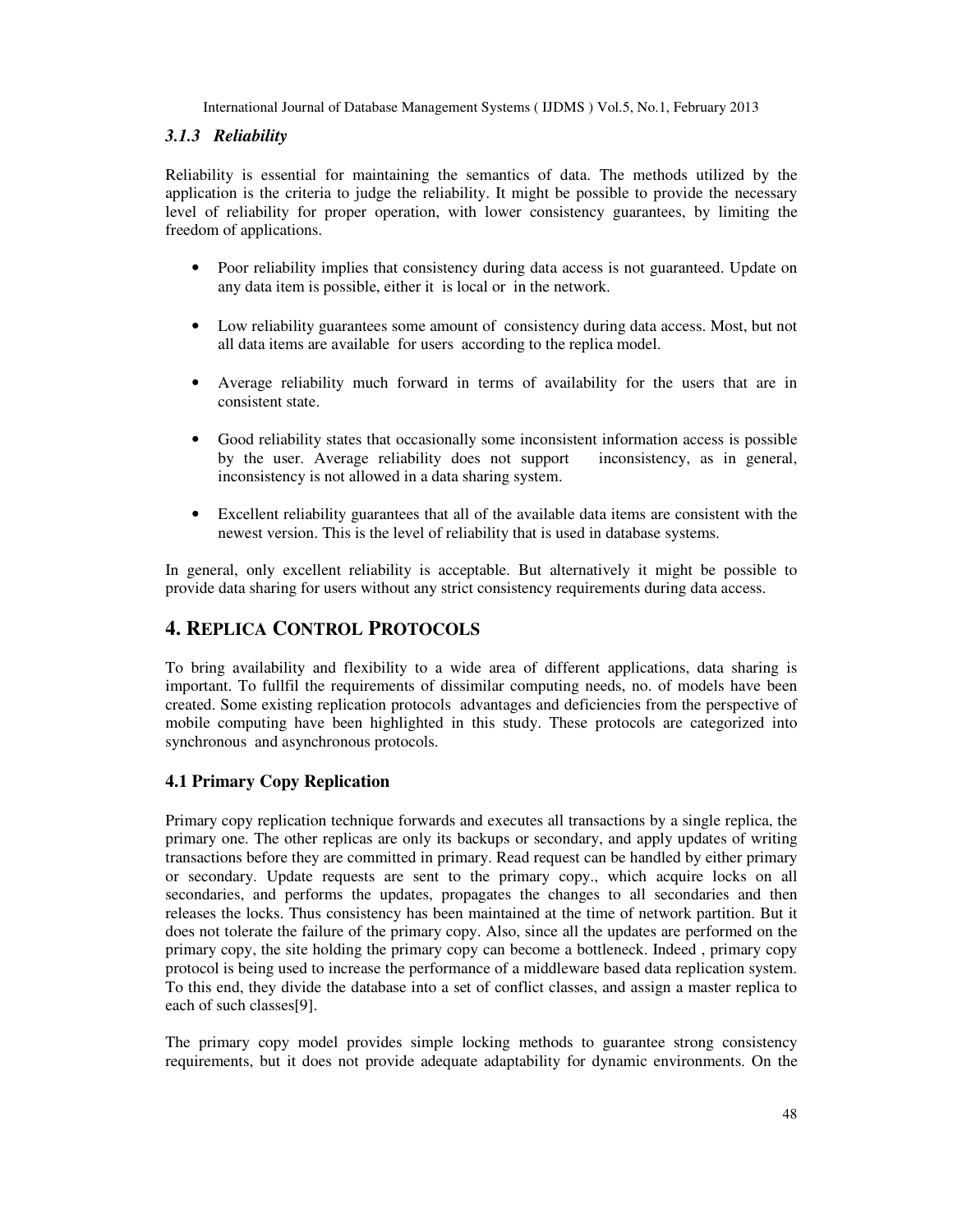other hand reliability is decent even though the primary copy model does not offer availability in network partitions.

| Table 1: Evaluation of Primary Copy |                                                                  |                |  |
|-------------------------------------|------------------------------------------------------------------|----------------|--|
| Criteria                            | <b>Implementation method</b>                                     | <b>Success</b> |  |
| <b>Availability</b>                 | To increase availability of data read access is available   Poor |                |  |
|                                     | if a connection to any slaves exists.                            |                |  |
| <b>Adaptability</b>                 | In case of failure of primary server, one of the slaves   Low    |                |  |
|                                     | has a possibility to claim status of the master                  |                |  |
| <b>Reliability</b>                  | The primary replica manager controls updates and data Excellent  |                |  |
|                                     | integrity on slaves. A possibility for conflicting updates       |                |  |
|                                     | does not exist                                                   |                |  |

## **4.2 Dynamic Voting**

Dynamic voting provides availability and fault tolerance by using the current state information of network. The dynamic voting method allow the system to adopt its quorum requirements according to sate of the system[10]. The level of availability is high comparable to static protocols with frequent manual assignation of quorum sets. Manual intervention is not desired for optimal functionality in case of dynamic protocols. The resolution of majority group would be able to perceive the current state of the network topology and operations can be proceeded only in case of majority partition. It is restricted, in mobile computing environment specifically on the mobile host , not to update the replicated data in disconnected mode. The table 2 clearly indicates that dynamic voting protocol are much superior to primary copy and static voting algorithms in terms of availability and adaptability. The availability and adaptability are much higher with no negative impact on reliability.

| racio $\omega$ . Evaluation or $\alpha$ manner volume. |              |                                                                 |                |
|--------------------------------------------------------|--------------|-----------------------------------------------------------------|----------------|
|                                                        | Criteria     | <b>Implementation Method</b>                                    | <b>Success</b> |
|                                                        | Availability | Allow the system to adopt its quorum requirements Average       |                |
|                                                        |              | according to state of the system.                               |                |
|                                                        | Adaptability | Adjust proper weights, group selections and observers   Average |                |
|                                                        |              | change in the network environment                               |                |
|                                                        | Reliability  | It offers similar level of reliability as primary copy          | Excellent      |

Table 2: Evaluation of dynamic voting.

## **4.3 Lazy Replication**

In mobile applications, a replica or copy is not always connected to the rest of the system. Thus waiting for updation and dissemination to all replicas is not a better solution[12]. Lazy replication as asynchronous replication has been used when performance is the main goal. Lazy replication propagates the updates at one replica, and further replicas lazily exchanges new information through gossip messages. This implementation method permits transaction completion swiftly, but replica consistency can not always be sured and may lead to a high abort rate. The multipart time stamp is being applied with the help of gossip message which contains the timestamp and sent by each replica. The information available with timestamp is not complete in case of lazy replication, besides this communication and processing overheads have been increased as a complete copy of the message log in gossip message is being sent. As a prevention of duplicate updation, it needs an extra log which requires additional storage. With this periodic updation problem, this method suffers from slow speed propagation. Another problem with the lazy replication in mobile environment is connectivity. In case of disconnection, it has to wait for the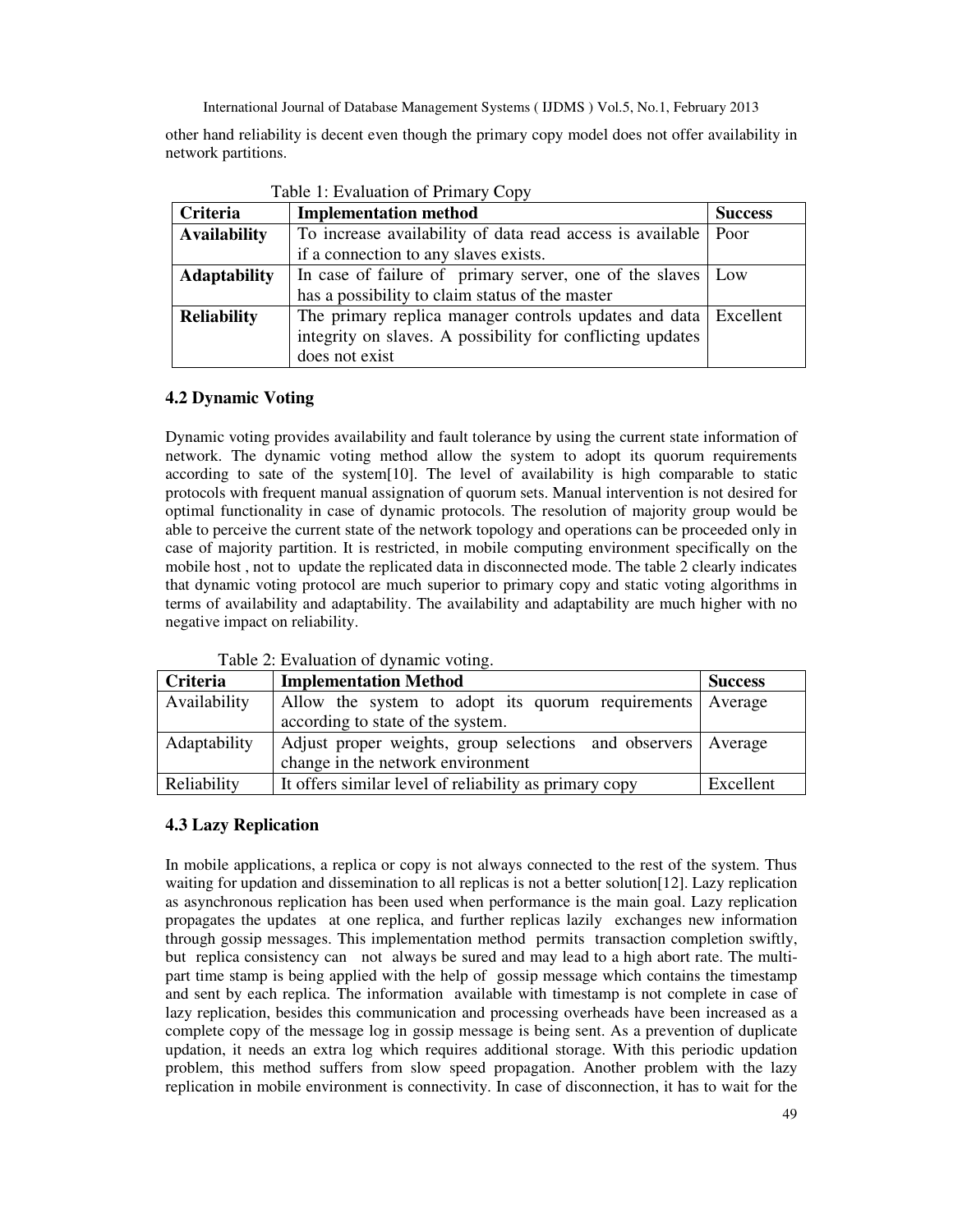reconnection before it can send a gossip message. All of the gossip messages that were generated while it was disconnected will be shake off by mobile host. This approach supports weak consistency and serialization, which is needed by application due to dynamic changes in network connection and configuration in mobile environment.

| Criteria     | <b>Implementation Methods</b>                          | <b>Success</b> |
|--------------|--------------------------------------------------------|----------------|
| Availability | Permits transmission swiftly                           | Excellent      |
| Adaptabity   | Weak consistency and serializability due to dynamic    | Average        |
|              | change in network                                      |                |
| Reliability  | Reliability is low due to dependency on central node   | Low            |
|              | that generates the sequence order support for periodic |                |
|              | updation                                               |                |

Table 3: Evaluation of Lazy Replication

#### **4.4 Grapevine**

Grapevine is an asynchronous replication protocol to accomplish eventual consistency. A node executes the update. A timestamp is associated with each updated item and then the node uses an unreliable multicast to propagate that update to all other nodes. During propagation the timestamps are used to determine the most recent version and only that version is retained. Since an unreliable multicast is used to propagate updates, the reliability is compromised. To overcome this problem and ensure reliable delivery, copies of the databases are exchanged and merged periodically. It ensures reliability by spanning all copies at each comparison. As each comparison involves sending a complete copy of the database to every other node, it imposes a large load on the network due to periodic update..

The updation may be propagated in three ways direct mail, rumor mongery and anti-entropy session. To get the updates to multiple sites, an reliable multicast direct mail has been used, further rumor monger would be used to propagate recent updates from one site to another. Finally, pairs of sites would periodically exchange all known updates in an *anti-entropy session*  until they will be mutually consistent. Only anti-entropy guaranteed delivery to all sites in all three above mentioned ways Thus grapevine protocol is more reliable than lazy replication.

| <b>Criteria</b> | <b>Implementation Methods</b>                   | <b>Success</b> |
|-----------------|-------------------------------------------------|----------------|
| Availability    | Anti-entropy assures all the updates until they | Good           |
|                 | were mutually consistent                        |                |
| Adaptability    | Update propagation depends on group,            | Low            |
|                 | specially on anti-entropy                       |                |
| Reliability     | Ensure reliability by spanning all copies at    | Excellent      |
|                 | each comparison                                 |                |

Table 4: Evaluation of Grapevine

#### **4.5 Timestamped anti-entropy**

The timestamped anti-entropy is an asynchronous protocol which avoids synchronous communication, instead communicating between pairs of replicas[11]. When a site is partitioned from the rest of the network, it can continue to provide service and will receive updated information once it reconnects. Thus a timestamped anti-entropy is a group communication protocol that provides reliable, eventual delivery which delivers messages to every process in the group even if processes temporarily fail or disconnected from network. A message log and two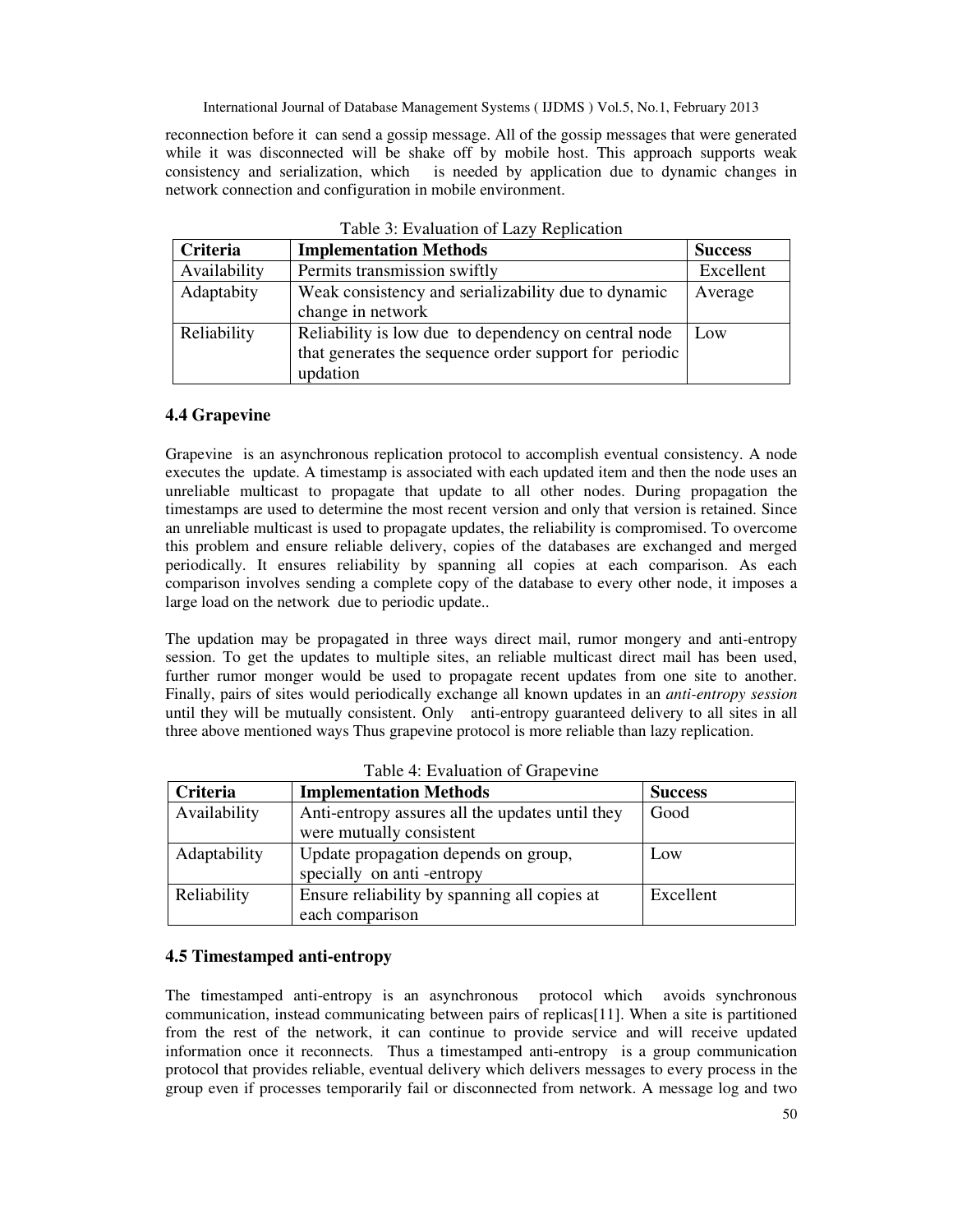timestamp vectors are maintained on stable storage by each replica so they are not corrupted when the site or process crashes. Stable storage is required to meet reliability guarantee. This protocol provides high availability of data due to group communication.

| raone $\sigma$ . Evaluation or unlocating of any entropy |                              |                |
|----------------------------------------------------------|------------------------------|----------------|
| Criteria                                                 | <b>Implementation Method</b> | <b>Success</b> |
| Availability                                             | uninterrupted service in     | Good           |
|                                                          | network partition            |                |
| Adaptability                                             | Adaptability is achieved by  | Good           |
|                                                          | restricting the number of    |                |
|                                                          | strict transactions          |                |
| Reliability                                              | communication,<br>group      | Excellent      |
|                                                          | stable storage               |                |

Table  $5$ : Evaluation of timestamped anti-entropy

## **5. CONCLUSION**

Replication of data at several sites is a prevailing mechanism to increase the performance, throughput and can provide fault tolerance. However replication has the challenges of the replication control. Changes submitted to one replica have to be applied at the other replicas such that the different copies of the database remain consistent despite concurrent updates. Unlike synchronous replication, asynchronous replication may not keep the database consistent at every moment. The evaluation framework makes it easy to perform comparisons, understanding with the different replication approaches and draw conclusions. The synchronous replication approach as conservative scheme permits data update access only in one partition like in primary copy and dynamic voting, which is the main challenges with these scheme that they are unable to deal with network partitions. As reliability is also an another major factor to consider, dynamic voting is able to challenge optimistic methods. Thus it is concluded that dynamic voting could be feasible in some mobile environment but not form well in the most hostile environment. Moreover consistent protocols can provide good availability and performance with small numbers of replicas, which is not t practical in case of hundreds or thousands of replicas. Consistent replicas cannot continue to function when disconnected from other replicas, so they are not useful for mobile computing systems.

Lazy protocol, Garpevine and Timestamped anti-entropy are the weak consistency asynchronous protocol as compare to synchronous protocols. Lazy protocol is less reliable than Grapevine due to dependency on central node that generates the sequence order support for periodic updation. The timestamped anti-entropy protocol communicate between pair of replicas and avoids synchronous communication communicating In case of network partition from the rest of the network, it can continue to provide service and will receive updated information once it reconnects. Thus, no special protocols are required for recovery from temporary failure.

#### **REFERENCES**

- [1] Coulouris, G, Dollimore, J. & Kindberg, T. (1994). Distributed Systems: Concepts and Design, Second Edition. 644 p.
- [2] M. Cavalleri, R. Prudentino, U. Pozzoli, G. Veni, "A set of tools for building PostgreSQL distributed database in biomedical environment, Proceedings of the 22 ndAnnual International conference on "Engineering in Medicine and Biology society", PP. 540-544, 2000
- [3] Salman Abdul Moiz and Lakshmi Rajamani," Replication Strategies in Mobile Environments " BVICAM'S International Journal of Information Technology (BIJIT), 2010 ,Vol. 2 No. 1, ISSN 0973 - 5658